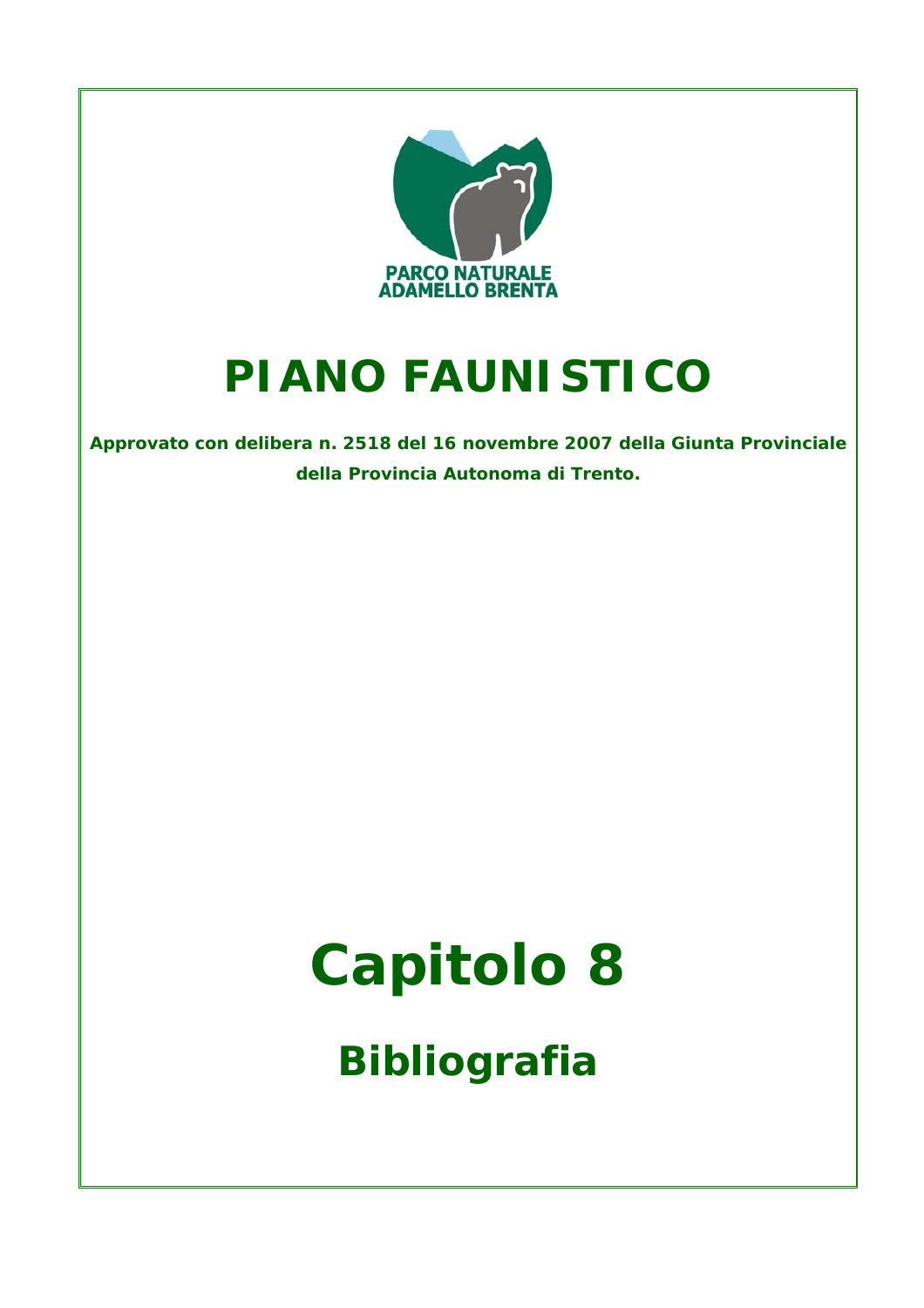## **8.BIBLIOGRAFIA**

**Anonimo, 1990**. Marche: divieto di alpinismo attorno ai nidi d'aquila. Picus 16:53.

- **Albright J., Kunstel M., 2001**. A Research Report for the Jackson Hole Conservation Alliance. Jackson, WY.
- **Apps C.D. 2003**. A cartographic model-based cumulative effects assessment of the proposed Jumbo Glacier Resort development on grizzly bears in the central Purcell Mountains, British Columbia. Prepared for ENKON Environmental Limited and Phedias Project management. Aspen Wildlife Research Inc., Calgary, AB. pagg.37.
- **Artuso I., 1994**. Progetto Alpe. Fed. it. della Caccia, UNCZA. Ed. Grafiche Agostinelli Trento. pp.196.
- **Aste C., 1993**. Habitatbewertung für Braunbären in Österreich. Diplomarbeit. Boku Wien
- **Baillie J., Groombridge B., 1996**. IUCN Red List of Threatened Animals. IUCN Specialist Survival Commission.
- **Barratt E. M., Deaville R., Burland T. M., Bruford M. W., Jones G., Racey P. A., Wayne R. K., 1997**. DNA answers the call of pipistrelle bat species. Nature, London, (387):138-139.
- **Bath A. J., Enck, D. J. W., 2003**. Wildlife and Human interaction in National Parks in Canada and the USA. NPS social science research review 4, 1-32.
- **Benson P. C., 1982**. Prevention of golden eagle elettrocution. EA-2680 Research Project 1002, Brigham Young University, Provo–UTAH.
- **Betti L., 1993**. Aspetti ittiologici. pp. 52-88. Parco Naturale Adamello Brenta, Strembo (TN).
- **Betti L., 2003**. Studio sulla biologia del Salmerino alpino del Lago di Tovel e sulla sostenibilità del suo prelievo alieutica. p. 60pp.
- **Betti L., 2004**. Studio sulle condizioni ittiche e sulle prospettive di gestione dei laghi d'alta quota sfruttati a scopo idroelettrico. Documento del Parco Naturale Adamello-Brenta.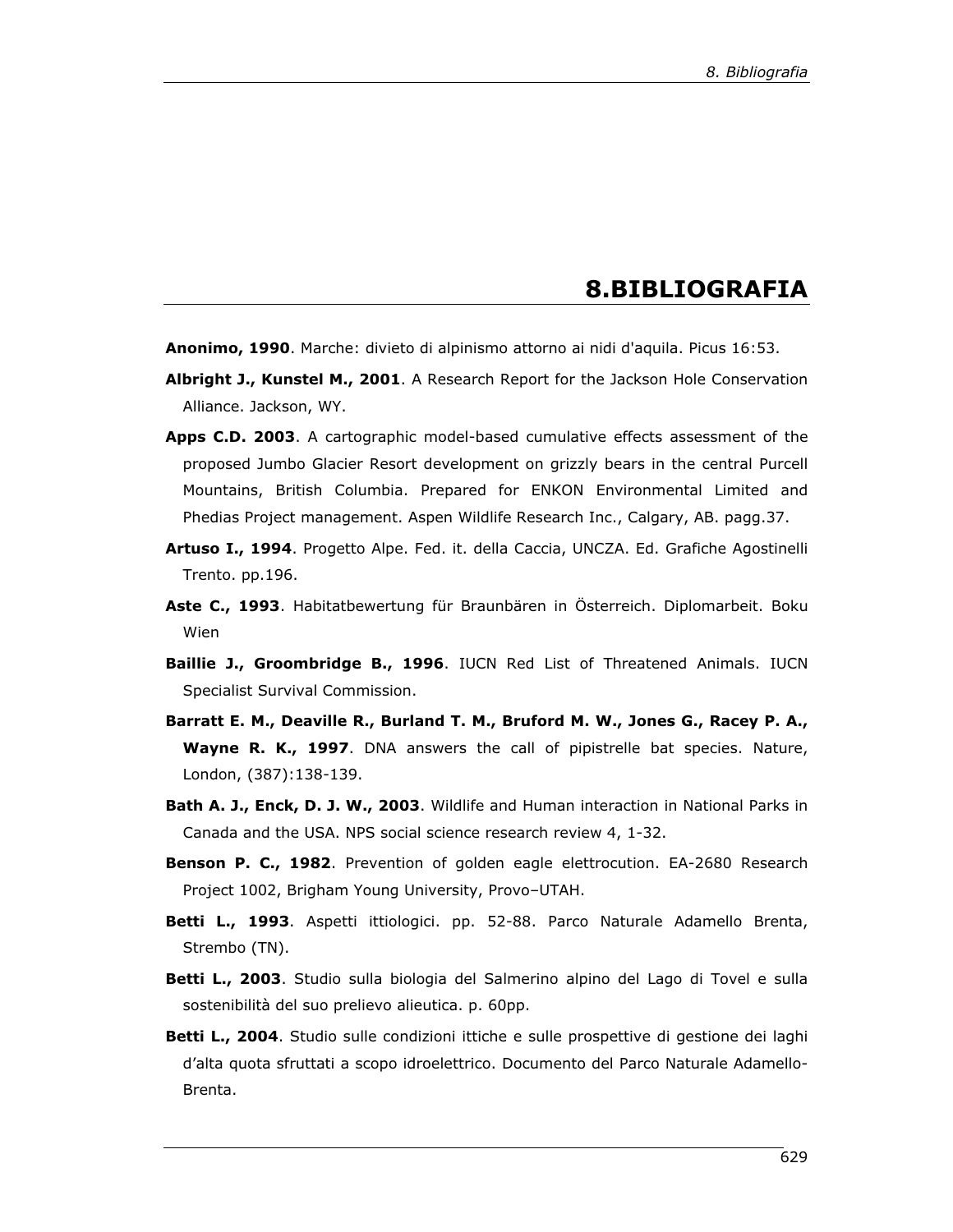- **Boano G., Brichetti P., 1989**. Proposta di una classificazione corologica degli uccelli italiani. I. Non Passeriformi. Riv. Ital. Orn. (59):141-158.
- **Boano G., Brichetti P., Micheli A., 1990**. Proposta di una classificazione corologica degli uccelli italiani. II. Passeriformi e specie accidentali. Riv. Ital. Orn. (60):105- 118.
- **Bocca M., 1989**. Status del Biancone (Circaetus gallicus), dell'Aquila reale (Aquila chrysaetos) e del Pellegrino (Falco peregrinus) in Valle d'Aosta. Boll.Mus. reg. St. nat. Torino, 7 (1):163-183.
- **Boitani L., Morini P., 1996** Linee guida per il controllo delle popolazioni di cinghiale in Italia – Settore Diversità Biologica – WWF Italia . Ecosistema Italia . pp. 1-21.
- **Boitani L., P. Ciucci, 1993**. Wolves in Italy: critical issues for their conservation. Pp. 7491, in (C. Promberger & W. Schroder, eds.): Wolves in Europe. Status and perspectives. Munich Wildlife Society.
- **Boscagli G., 1988**. L'orso. Lorenzini Editore, Udine: pp. 140.
- **Boyle S.A., Samson F.B., 1985**. Effects of nonconsumptive recreation on wildlife: a review. Wildl. Soc. Bull. 13: 110-116.
- **Brichetti P., Fasola M., 1990**. Atlante degli uccelli nidificanti in Lombardia. Editoriale Ramperto, Brescia.
- **Brichetti P., Gariboldi A., 1992**. Un "valore" per le specie ornitiche nidificanti in Italia. Riv. ital. Orn. (62):73-87.
- **Brugnoli A. , 1993**. Il cervo in provincia di Trento: situazione attuale ed analisi degli abbattimenti 1990-1991. Dendronatura (1993) a.14, n.1, pag: 54-54.
- **Bulgarini F., Calvario E., Fraticelli F., Petretti F., Sarrocco S. (Eds.), 1998**. Libro Rosso degli Animali d'Italia – Vertebrati. W W F Italia, Roma.
- **Caldonazzi M.** *et al***., 1998**. Indagine sulla lepre variabile (*Lepus timidus* Linnaeus, 1758) nel Parco Naturale Adamello-Brenta.
- **Caliari A., Dorigatti E., Gozzi A., Groff C. , 1998**. Caratteristiche e distribuzione di 21 tane di Orso bruno (*Ursus arctos*) in Trentino. Collana Parco Documenti -Parco Naturale Adamello Brenta. Vol. 10. pagg. 80.
- **Calò C., 1994**. Carnivori. In: La fauna del Friuli occidentale. Perco F. (ed.): pp. 73-89.
- **Camarra J. J., 1983**. Habitat utilization of brown bear in the western Pyrenees. Acta Zool. Fenn. (174):157-158.
- **Camarra J. J., 1987**. Caractéristiques et utilisation des tanières hivernales d'ours brun (*Ursus arctos*) dans les Pyrénées occidentales. Gibier Faune Sauvage, 4 : 391- 405.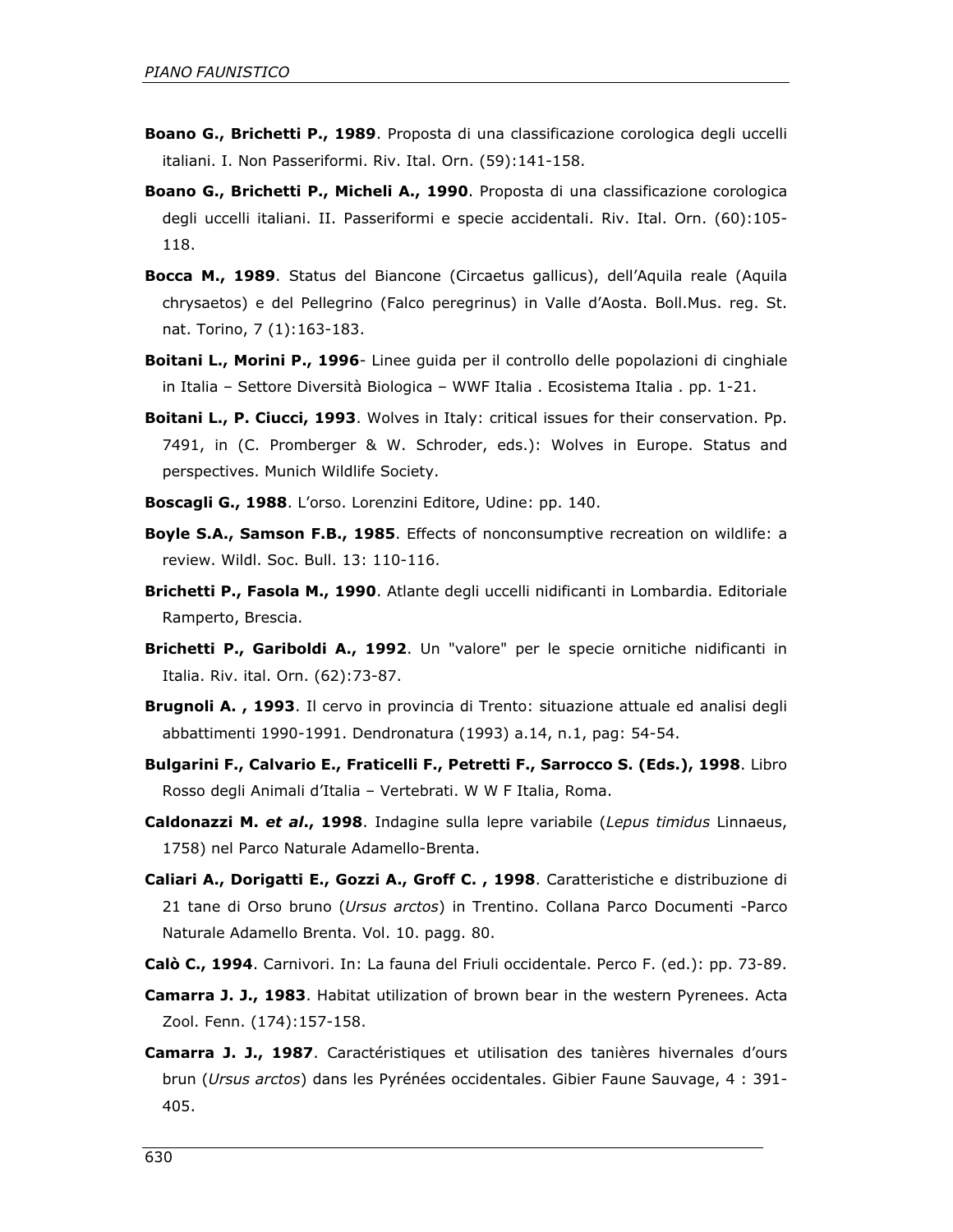- **Camp R. J., Knight R. L., 1998**. Rock climbing and cliff bird communities at Joshua Tree National Park, California. Wildl. Soc. Bull. 26 (4):892-898
- **Canfield J. E., Lyon L. J., Hillis J. M., Thompson M. J., 1999**. Ungulates. Pages 6.1-6.25 in G. Joslin & H. Youmans, coordinators. Effects of recreation on Rocky Mountain wildlife: A review for Montana. Committee on Effects of Recreation on Wildlife, Montana Chapter of The Wildlife Society. pp.307.
- **Canfield J. E. 1984**. Elk habitat use and the impact of the construction and energization of a 500kV powerline on the North Boulder winter range, Montana. Thesis, Montana State University, Bozeman, Montana. 130pp.
- **Carlini E., 2004**. Lo stambecco delle Alpi nel Parco naturale Adamello Brenta Status e indicazione per il monitoraggio - Relazione interna. Parco naturale Adamello Brenta. Pag. 1-54.
- **Carlini E., Tosi G., 2004**. Studio per la definizione di criteri di gestione e per l'impostazione delle metodologie di censimento per alcune specie di Galliformi" - Servizio Foreste e Fauna. Provincia Autonoma di Trento. Pag. 1-167.
- **Cassirer E. F., Freddy D. J., Ables E. D., 1992**. Elk responses to disturbance by cross-country skiers in Yellowstone National Park. Wildl. Soc. Bull. 20:375-381.
- **Caussimont G., 1988**. Los ultimos osos pardos del Pirineo espanol. Quercus, n. 33. pp. 14-22.
- **Chabot D., 1991**.The use of heart rate telemetry in assessing the metabolic cost of disturbances. Transactions of the North American Wildlife and Natural Resources Conference 56:256-263.
- **Chirichella R., Mattiroli S., Nodari M., Preatoni D. G., Wauters L. A., Tosi G.,**
- **Martinoli A., 2003**. The Adamello Brenta Natural Park bat community (Mammalia, Chiroptera): distribution and population status. Hystrix – the Italian Journal of Mammalogy, 14 (1-2):29-45.
- **Cicnjak L., 1991**. Food habits and habitat use by European Brown Bears in Croatia, Yugoslavia. Master Thesis. Univerity of Winsconsin, Madison. pp. 88
- **Cicnjak L., Ruff E., Human R., 1989**. Bear conflicts in Yugoslavia. (XIXth IUGB Congress Trondheim 1989. Norway 8-13 september.
- **Clevenger A. P., Pelton M. R., Purroy F. J., 1992**. Winter activity and den characteristics of the brown bear in Riano National Hunting Reserve. Trans. Int. Union Game Biol. Congress, 18: 349-352.
- **Clevenger A. P., Wells K., Smillie P., 1997**. Highway-related mortality of black and grizzly bears in the central Canadian Rocky Mountains: mitigation, monitoring and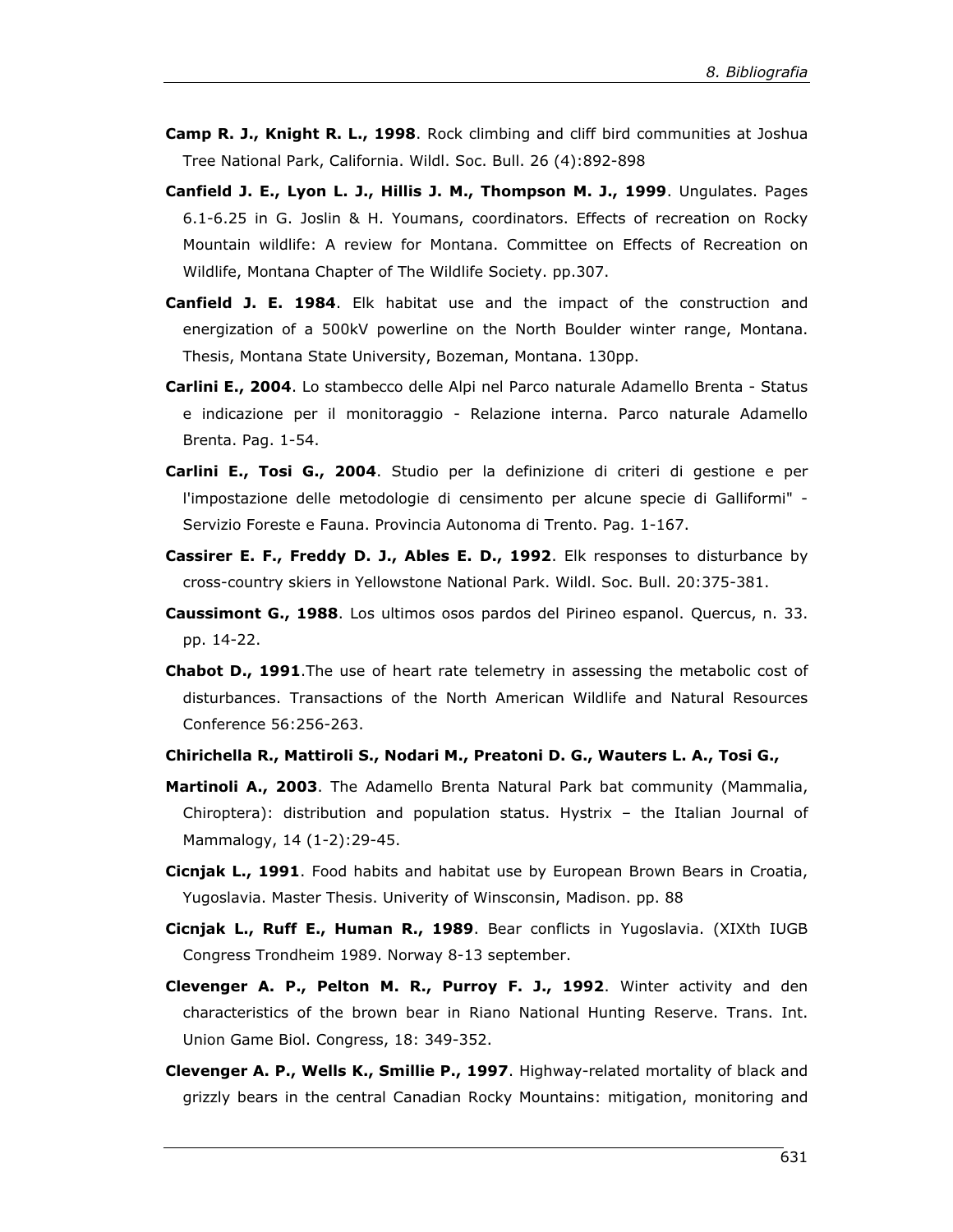conservation implications. In: 11° Int. Conf. Bear Res. and Manag.. September 1-4, 1997, Graz, Austria: 21.

- **Clevenger A.P., Purroy F.J., De Burguaga M.S., 1992**. Copulation of wild european brown bears (Ursus arctos) with comments on the breeding behaviour of the one adult male. Mammalia t 56.n.1. pp. 1-8.
- **Coe P. K., Johnson B. K., Kern J. W., Findholt S. L., Kie J. G., Wisdom M. J., 2001** . Responses of elk and mule deer to cattle in summer. J. Range Manage (54):51-76.
- **Corsi F., Sinibaldi I., Boitani L., 1998**. Large carnivore conservation areas in Europe. Discussion paper for the large carnivore initiative for Europe. Istituto di Ecologia Applicata, Roma.
- **Couloumy C., 1993**. Causes de mortalité de l'Aigle royal en région Provence-Alpes-Côte d'Azure. A.R.P.O.N. Environment 35: 9-13
- **Creel S., Fox J. E., Hardy A. R., Sands J., Garrot B., Peterson R. O., 2002**. Snowmobile activity and glucocorticoid stress responses in wolves and elk. Conservation Biology 16(3):809-14.
- **Daldoss G., 1981**. Sulle orme dell'orso. Ed. Temi, Trento: pp. 252.
- **De Battisti R., Trocchi V., Zamboni U., 2002**. Indagini per la definizione di un modello di gestione della lepre (*Lepus europaeus*) in ambiente Alpino. Pp. 195.
- **Dearden P., Hall C., 1983**. Non consumptive recreation pressures and the case of the Vancouver Island marmot (*Marmota vancouverensis*). Environ. Conserv. 10 (1):63-66.
- **DeBattisti, R., Trocchi, V., Zamboni, U., 2002**. Indagini per la definizione di un modello di gestione della lepre (*Lepus europeaus*) in ambiente alpino. L'esperienza della Provincia di Trento. (eds.). Associazione Cacciatori della Provincia di Trento. pp.93-102.
- **Dingerkus S. K., Montgomery W. I., 1997**. The distribution of the Irish Hare (*Lepus timidus hibernicus*) in Northern Ireland and its relationship to land classification. *Gibier Faune Sauvage* 14: 325-334.
- **Dorrance M. J., Savage P. J., Huff D. E., 1975**. Effects of snowmobiles on white tailed deer. J. Wildl. Manag. 39(3):563-569.
- **Duprè E., Genovesi P., Pedrotti L. 2000**. Studio di fattibilità per la reintroduzione dell'Orso bruno (Ursus arctos) sulle Alpi occidentali. Biol. Cons. Fauna (105):1-69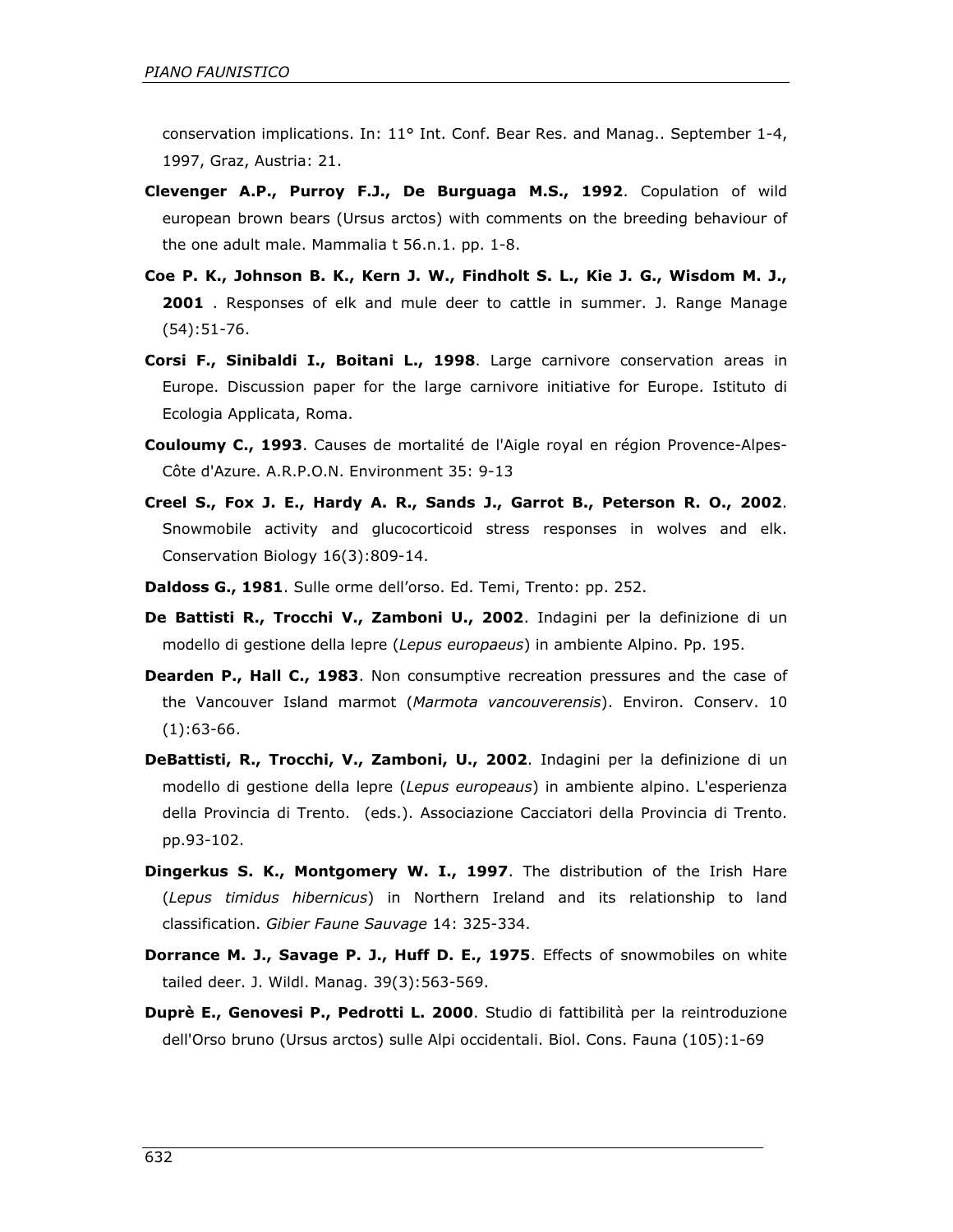- **Elfstrom M., 2004**. Denning ecology of Scandinavian Brown Bears. Degree Thesis in Biology 30 ECTS. Svedish Master's Level. Dept. Of Studie in Biology and Environmental Sciences (BMG). Pagg: 32.
- **Elgmork K., Brekke O., Selboe R., Unander S., 1978**. Post-hibernation activity and habitat selection of a small remnant brown bear population (Ursus arctos L.) in southern Norway. Viltrevy, 10(5): 113-144.
- **Elgmork K., Tjorve E., 1995**. Brown bear Ursus arctos scavenging patterns. Wildlife Biology 239-242
- **Fabbri M., 1988**. Le Abitudini alimentari dell'Orso bruno nel Parco Nazionale d'Abruzzo. pp. 1-186. Università degli studi di Parma.
- **Ferguson M. A. D., Keith L. B., 1982**. Influence of Nordic skiing on distribution of moose and elk in Elk Island National Park, Alberta. Canadian Field-Naturalist 96(1):69-72.
- **Fornasari L., Bottoni L., Massa R., Fasola M., Brichetti P., Vigorita V., 1992**. Atlante degli uccelli svernanti in Lombardia. Regione Lombardia & Università degli Studi di Milano.
- **Foster B.R., Rahs E.Y., 1983**. Mountain Goat response to hydroelectric exploration in northwestern British Columbia. Environmental Management (7):189-197.
- **Freddy D. J., Bronaugh W.M., Fowler M. C., 1986**. Responses of mule deer to disturbance by persons a foot and snowmobiles. Wildl. Soc. Bull. 14(1):63-68.
- **Freppaz M., Scalenghe R., Zanini E., 2001.** Snow influence on nitrogen dynamics in alpine pedoenvironments. Atti Convegno I Comprensori Sciistici e la Gestione del Manto Nevoso. Comunità Montana Walser (ed.). Gaby (AO).
- **Gander H., Ingold P., 1997**. Reactions of male alpine chamois (Rupicapra rupicapra) to hikers, joggers and mountain bikers. Biological Conservation 79:107-109.
- **Genero F. in Spagnesi e Serrra, 2001**. Gipeto (*Gypaetus barbatus*) In "Iconografia degli uccelli Italiani". Vol II. Istituto Nazionale per la Fauna Selvatica. Bologna. Pagg.16-17.
- **Genero F., Pedrini P., 1994**. Il ritorno del Gipeto (*Gypaetus barbatus*) sulle Alpi. Parco Adamello - Brenta. Documenti (9).
- **Given D.R., Norton D.A., 1993**. A multivariate approach to assessing threat and for priority setting in threatened specie conservation. Biological Conservation. (64):57- 66.
- **Glutz von Blotzheim U. N., Bauer K., Bezzel E., 1973**. Handbuch der Vogel Mitteleuropas. Frankfurta Main, 5:75-103.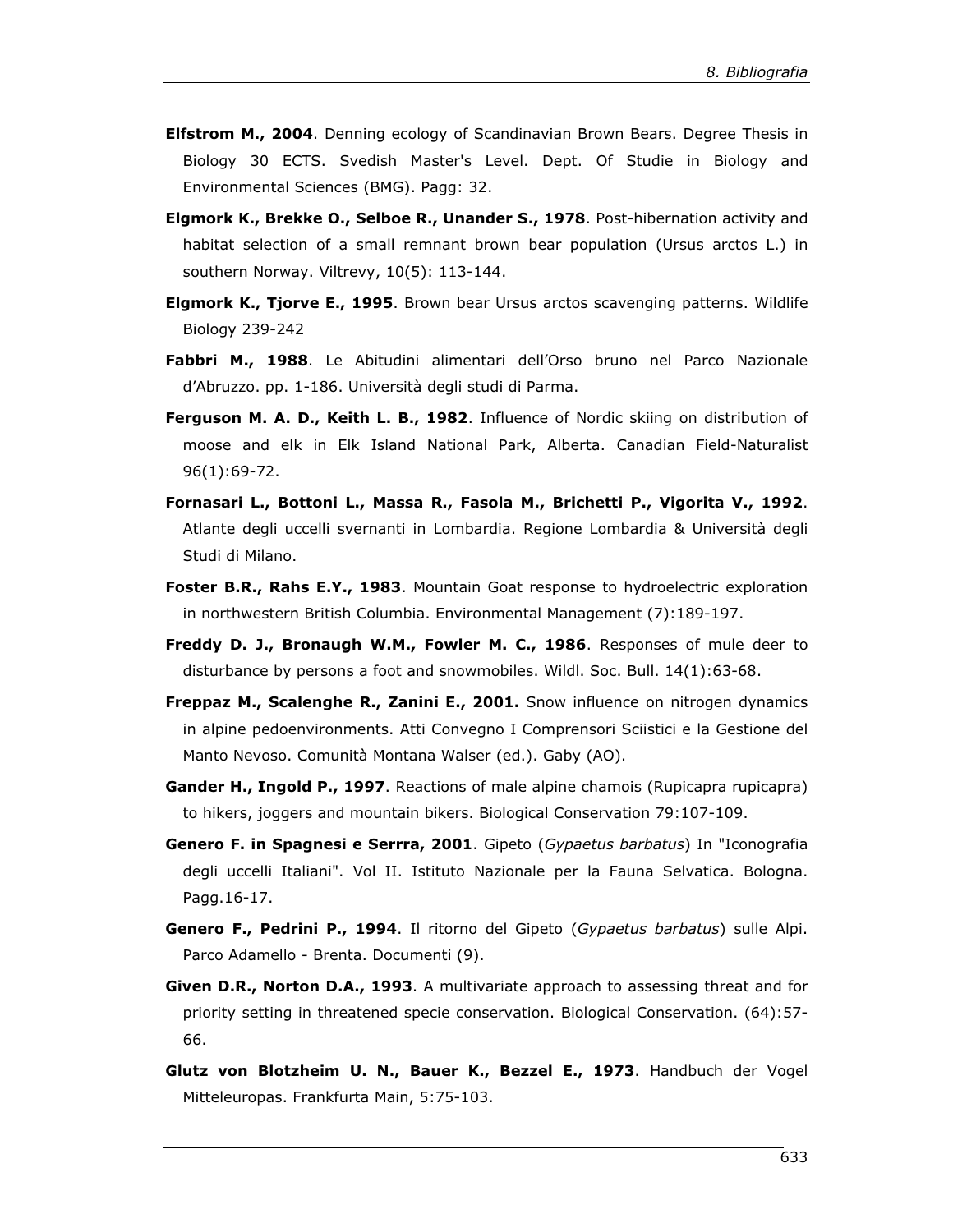- **Goodrich, J.M., Berger, J., 1994**. Winter recreation and hibernating black bears. Biology Consevation (67):105-110.
- **Hagemeijer E. J. M., Blair M. J. (eds.), 1997.** The EBCC Atlas of European Breending Birds: Their Distribution and Abundance. T & A D Poyser, London.
- **Haller H., 1996**. Der Steinadler in Graubünden. Langfristige Untersuchungen zur Populationsökologie von Aquila chrysaetos im Zentrum der Alpen. Orn. Beob. (9):1- 167.
- **Haller, H., Sackl P. 1997**. Golden Eagle. pp 170-171 in W.J.M. Hagemeijer and M.J. Blair [EDS.], The EBCC Atlas of European breeding birds, their distribution and abundance. T & AD Poyser, London, U.K.
- **Hamr J., 1988**. Disturbance behavior of chamois in alpine tourist area of Austria. Mountain Research and Development 8 (1):65-73.
- **Hardy A. R., 2001**. Bison and elk responses to winter recreation in Yellowstone National Park. Masters thesis, Montana State University.
- **Hayes C. L., Krausman P. R., Wallace M. C., 1994.** Habitat, visibility, heart rate and vigilance of bighorn sheep. Transactions of the Desert Bighorn Council 38:6-11.
- **Herrero J., Herrero S., 2000**. Management Options for the Moraine Lake Highline Trail: Grizzly Bears and Cyclists.
- **Hicks L. L., Elder J. M., 1979**. Human disturbance of Sierra Nevada bighorn sheep. Journal Wildlife Management, 43 (4):909-915.
- **Holmes T. L., Knight R. L., Stegall L., Craig G. R., 1993**. Responses of wintering grassland raptors to human disturbance. Wildl. Soc. Bull. 21:461-468.
- **I.U.C.N., 2002**. Red List of Threatened Animals. Prepared by I.U.C.N. Gland, Switzerland and Cambridge, UK.
- **INEA., 2003**. Evaluation de l'impaci d'aciivités humaìnes sur /e milieu nature! e les espèces Document Final. Parc national du Mercantour.
- **Jones K. E., Barrat E. M., 1999**. Vespertilio pipistrellus Schreber, 1774 and V. pygmaeus Leach, 1825 (currently Pipistrellus ipistrellus and P. pygmaeus; Mammalia, Chiroptera): Proposed designation. Bulletin of Zoological Nomenclature, 56(3):182-186.
- **Kaczensky P., 2000**. Co-existence of brown bear and men in the cultural landscape of Slovenia. ed. Final report of the Project Medved.
- **Kiefer A., Von Helversen O., 2004**. *Plecotus macrobullaris.* In: J. Niethammer and F. Krapp (eds). Handbuch der Säugetiere Europas, Band 4/II: Fledertiere II Chiroptera II: Vespertilionidae, Molossidae.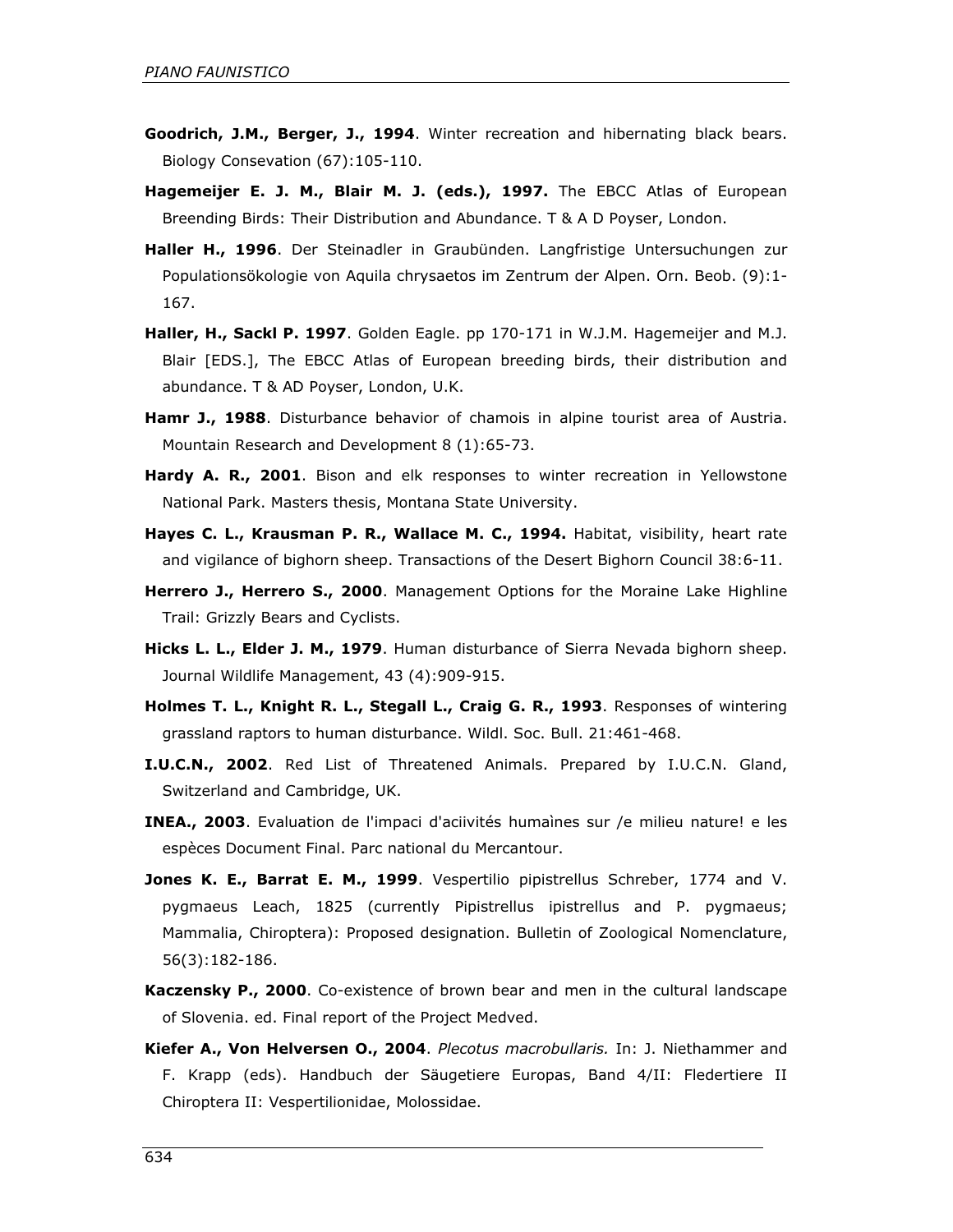- **Knight R. L., Cole D. N., 1995**. Wildlife responses to recreationists. In R. L. Knight & K.J. Gurtzwiller, editors. Wildlife and recreationists: coexistence through management and research. 1995. Island Press, Washington D.C.
- **KORA, 2005**. Documentazione Lince redatta su mandato dell'Ufficio federale dell'ambiente delle foreste e del paesaggio (UFAFP). -Projets de recherches coordonnés pour la conservation et la gestion des carnivores en Suisse
- **Kusak J., Huber D., 1998.** Brown bear habitat quality in Gorski Kotar, Croatia. Ursus (10):281-291.
- **Lanza B., 1959**. Chiroptera. In: Toschi e Lanza (Eds.), Fauna d'Italia. IV. Mammalia. Bologna, Calderini:187-473.
- **Lanza B., Finotello P.L., 1985**. Biogeografia dei Chirotteri italiani. Boll. Mus. Reg. Sci. Nat. Torino, 3(2): 389-420.
- **MacArthur R. A., Geist V., Johnston R. H., 1982**. Cardiac and behavioral responses of mountain sheep to human disturbance. J. Wildl. Manag. 46(2):351-358.
- **Mainini B., Neuhaus P., Ingold P., 1993**. Behavior of marmots (*Marmota marmota)*  under the influence of different hiking activities. Biological Conservation 64(2):161- 164.
- **Malcevschi S., 1985**. Indicatori per ambienti naturali e governati dall'uomo. Sicurezza e Protezione 3 (9):16-19.
- **Marchetti K.,1993**. Dark habitats and bright birds illustrate the role of the environment in species divergence. Nature (362):149–152.
- **Marquiss M., Ratcliffe D.A., Roxburgh R., 1985**. The numbers, breeding success and diet of Golden eagles in southern Scotland in relation to changes in land use. Biological conservation(34): 121-140.
- **Marti C., 1985**. Unterschiede in der Winterökologie von Hahn und Henne des Birkhuhns Tetrao tetrix, im Aletschgebiet (Zentralalpen). Orn. Beob. (82):1-30.
- **Marti C., 1986**. Verbreitung und Bestand des Auerhuhns Tetrao urogallus in der Schweiz. Orn. Beob.(83):67-70.
- **Marti C., Bossert A., 1985**. Beobachtungen zur Sommeraktivität und Brutbiologie des Alpenschneehuhns Lagopus mutus im Aletschgebiet (Wallis). Orn. Beob.(82):153-168.
- **Martinoli A., Preatoni D. G., Tosi G., 2000**. Does Nathusius' pipistrelle Pipistrellus nathusii (Keyserling & Blasius, 1839) breed in northern Italy?. J. Zool., London, 250(2):217-220.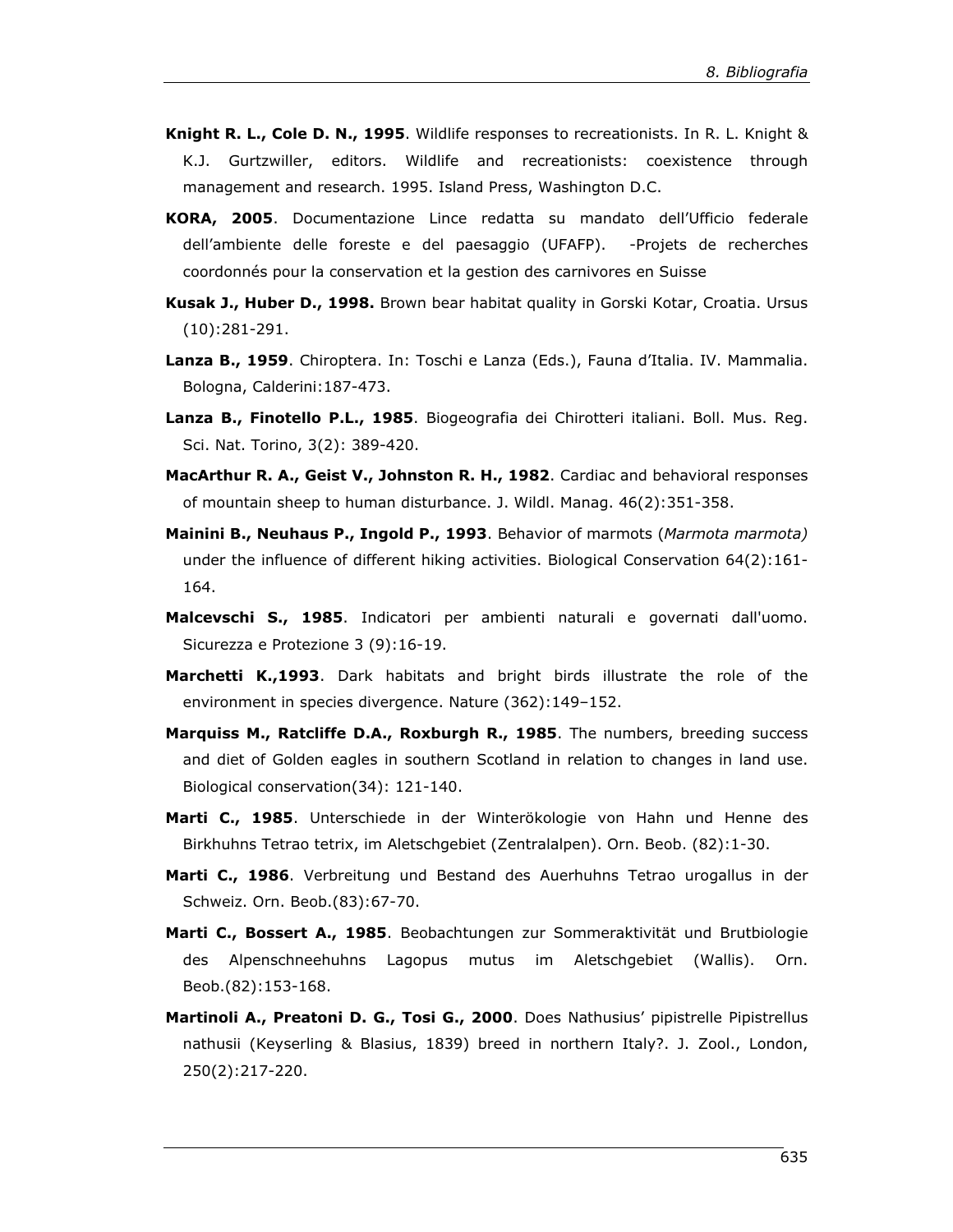- **Massei G., TOSO S., 1993**. Biologia e gcstione del cinghiale. Istituto Nazionale per la Fauna Selvatica, Documcnti Tecnici.
- **Meschini E., Frugis S., 1993**.Atlante degli uccelli nidificanti in Italia Suppl.Ric.Biol.Selvaggina (XX):1-344.
- **Moen A. N., Whittemore S., Buxton B., 1982**. Effects of disturbance by snowmobiles on heart rate of captive white-tailed deer. New York Fish and Game Journal 29(2):176-83.
- **Mustoni A., L. Pedrotti, E. Zanon, G. Tosi, 2002**. Ungulati delle Alpi, Biologia Riconoscimento – Gestione. Nitida Immagine Editrice, Cles (TN). pp 538.
- **Mustoni A., Pedrotti L., Scherini, G., Tosi G., 1997**. Progetto Stambecco Adamello. La reintroduzione dello stambecco nel Parco Naturale Adamello Brenta. Università degli Studi di Milano, Sede di Varese.
- **Olendorff R. R., 1981**. Suggested practices for raptor protection on power lines. The state of art in 1981. Rap. Res. Rev. 4. ß 1986. Raptor collisions with utility lines: an analysis using subjective field ob- servations. Pacific Gas and Electric Company. Pp.73.
- **Olson T.L., Gilbert B.K., Squibb R.C., 1997.** The effects of increasing human activity on brown bear use of an alaskan river. Biology Consevation (82):95-99..
- **Osti F., 1991**. L'Orso bruno nel Trentino. Ed. Arca, Trento: pp. 210.
- **Palazzi O., 1986**. Protezione della fauna selvatica ed esercizio della caccia. Direttive comunitarie e Convenzioni internazionali. Lega Italiana Protezione Uccelli - sezione di Bolzano.
- **Paolucci P., 1987**. Il Serotino di Nilsson, Eptesicus nilssonii (Keyserling & Blasius, 1839) (Chiroptera:Vespertilionidae): nuove segnalazioni per l'Italia. Lavori Soc.Ven. Sc. Nat.(12):127-131.
- **Pedrini P., 1990**. L'Aquila reale in Provincia di Trento: status, ecologia e biologia riproduttiva. In Nuovi contributi di ricerca su Aquila reale, Gallo cedrone, Coturnice alpina, marmotta alpina. Atti del Convegno, San Michele all'Adige, Trento, Italia: pp 83-130.
- **Pedrotti** *et al***., 2003**. Studio sulla determinazione delle potenzialità faunistiche del territorio provinciale per alcune specie di fauna selvatica (Ungulati e Galliformi). Provincia Autonoma di Trento.
- **Penner D. F., 1988**. Behavioral response and habituation of Mountain Goats in relation to petroleum exploration at Pinto Creek, Alberta. Bienn. Symp. North. Wild Sheep and Goat Counc. 6:141–158.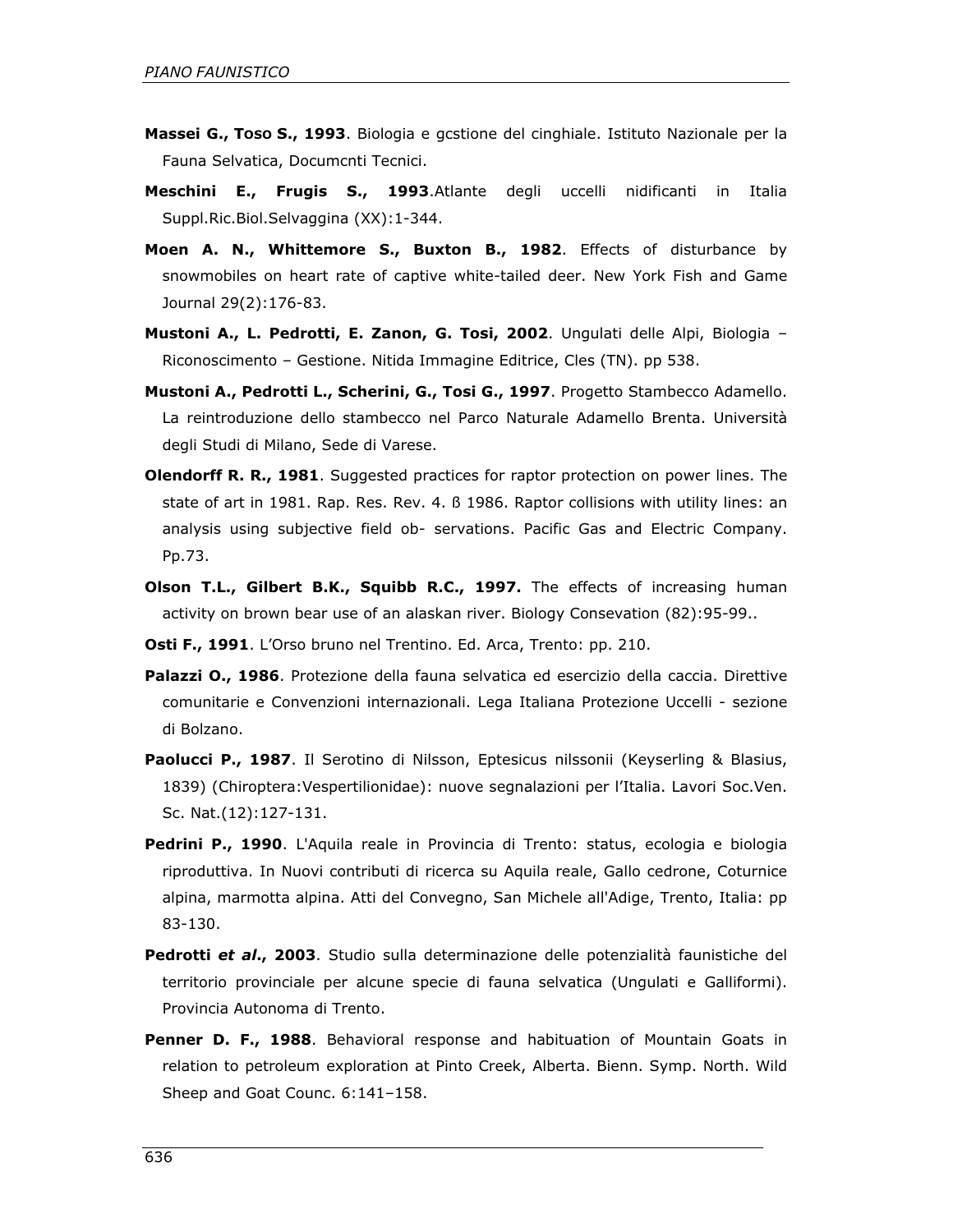- **Pépin D., Lamerenx F., Chadelaud H. & Recarte J.M., 1996**. Human-related disturbance risk and distance to cover affect use of montane pastures by Pyrenean chamois. Appl. Anim. Behav. Sci. 46:217–228.
- **Perco F., Perco D., 1979**. Il Capriolo. Ed. Carso: pp. 58.
- Perrotta I., 2002. La reintroduzione dell'orso bruno sulle Alpi Centrali: validazione del Modello di Valutazione Ambientale. Tesi di laurea, Università degli Studi di Milano. Non pubblicato.
- **Petram W., Knauer F., Kaczensky P., 2004**. Human influence on the choice of winter dens by European brown bears in Slovenia. Biological Conservation (119):129-136.
- **Piccinini A., Nonnis F., Gandolfi G.,2004**. Il Salmerino alpino (*Salvelinus alpinus*): prove storiche alla sua introduzione sul territorio italiano. Biol. Amb. In stampa.
- **Polisar J., Maxit I., Scognamillo D., Farrell L., Sunquist M.E., Eisenberg J.F., 2003**. Jaguars, pumas, their prey base, and cattle ranching: ecological nterpretations of a management problem. Biological Conservation (109):297–310.
- **Posillico M., 2002**. Impatto di orso, lupo e cani vaganti sull'allevamento del bestiame. Seconda relazione intermedia del progetto LIFENAT99/IT/006244. Ministero delle Politiche Agricole e Forestali, Commissione Europea, Roma.
- **Posillico M., Petrella A. e Sammarone L., 2002**. Piano preliminare di conservazione dell'orso bruno. Project LIFENAT99/IT/006244, Ministero delle Politiche Agricole e Forestali – European Commission. 48 pp.
- **Preston J., Prodöhl P., Portig A., Professor Montgomery I ., 2002**.The Northern Ireland Irish Hare (*Lepus timidus hibernicus*) Survey.
- Prigioni C., Sommariva A., 1997.
- **Provincia Autonoma di Trento (PAT) 2003**. Piano Faunistico Provinciale. Assessorato all'Agricoltura e alla Montagna - Servizio Faunistico.
- **Reynolds H.V., Hechtel J., 1980**. Structure, status, reproductive biology, movement, distribution, and habitat utilization of a grizzly bear population. Federal Aid in Wildlife Restoration. Progress Report. W-17-11. Alaska Department of Fish and Game. Juneau, Alaska. pp. 65
- **Richardson C. T., Miller C. K., 1997**. Recommendations for protecting raptors from human disturbance: A review. Wildl. Soc. Bull. 25 (3):634-638.
- **Rixen C., Wipf S., Stockli V., 2001**. Environmental conditions under artificial snow: a field study in ten ski areas in Switzerland. Atti Convegno I Comprensori Sciistici e la Gestione del Manto Nevoso. Comunità Montana Walser (ed.). Gaby(AO).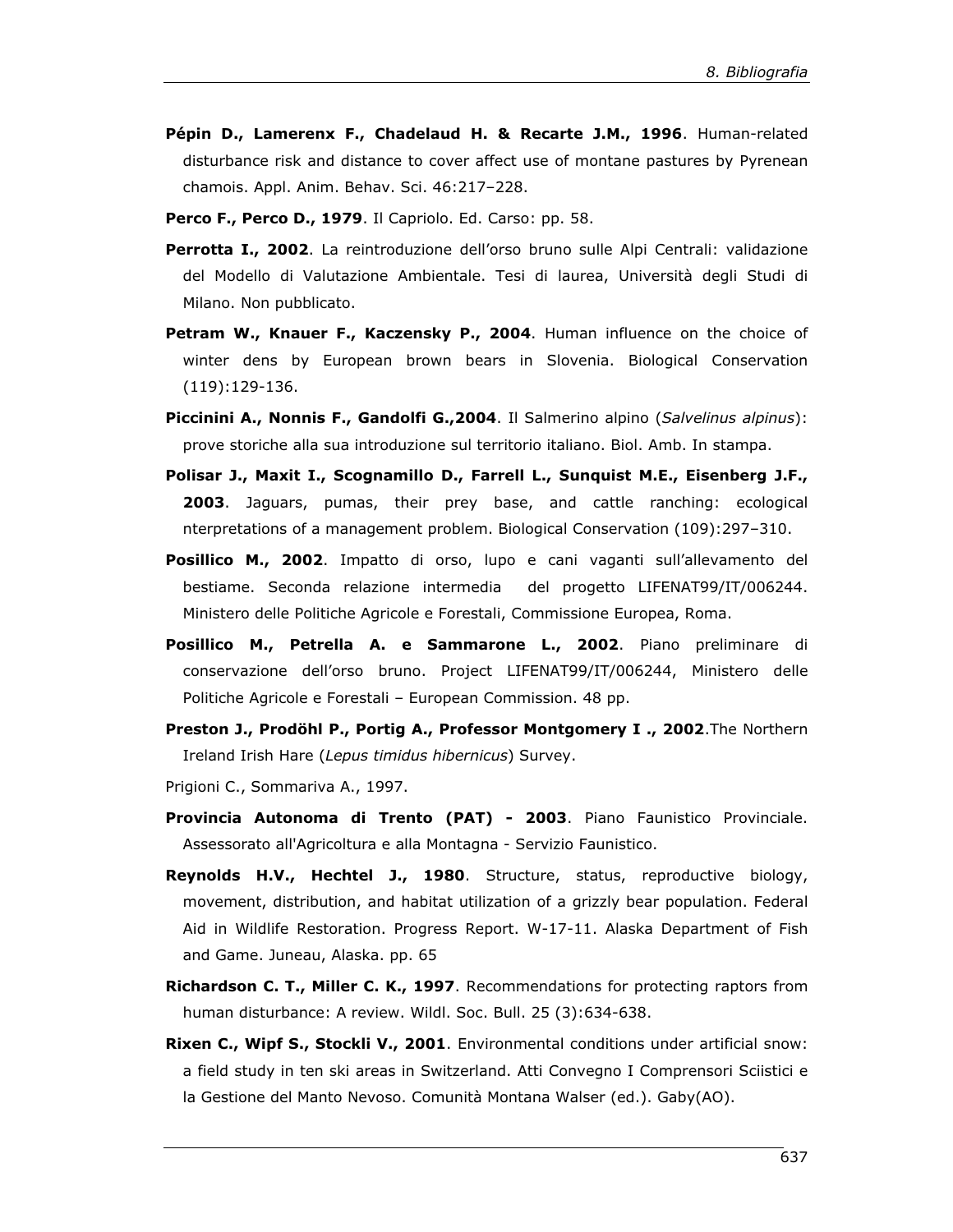- **Schroeder W., 1996**. Piano Faunistico 1995. Parco Naturale Adamello Brenta. Wildbiologische Gesellschaft Munchen e V.
- **Servheen C., Herrero S., Peyton B., 1999**. Bears. Status Survey and Conservation Action Plan. IUCN Bear and Polar Bear Specialist Groups. IUCN, Gland, Switzerland and Cambridge, UK.pp. 309.
- **Spagnesi M, De Marinis A.M., 2002** Mammiferi d'Italia. Ministero dell'Ambiente e della Tutela del Territorio, Ist. Naz. per la Fauna Selvatica "Alessandro Chigi" - Quaderni di Conservazione n°14
- **Spagnesi M., Serra L., 2002**. Iconografia degli Uccelli d'Italia. Vol. II Falconiformes, Galliformes.Istituto Nazionale per la Fauna Selvatica "Alessandro Ghigi". pp. 98.
- **Spanò S., Bocca M., 1983**. Coturnice. In: Brichetti P. (ed.) Atlante degli uccelli nidificanti sulle Alpi italiane. II. Riv. it. Orn. (53):101-144
- **Spitzenberger F., Haring E., Tvrtkovic N., 2002**. Plecotus microdontus (Mammalia, Vespertilionidae), a new bat species from Austria. Natura Croatica, 11(1):1-18
- **Stahl P., J.** *et al***., 2001**. Predation on livestock by and expanding reintroduced lynx populations: long-term trend and spatial variability. Journal of Applied Ecology (38):674-687.Treves A. and K.U.
- **Stahl P., J.** *et al.,* **2002**. Factors affecting lynx predation on sheep in the French Jura. Journal of Applied Ecology (39):204-216.
- **Stewart W. B., Witmer G. W., Koehler G. M., Norton M., 2002** Incisor analysis technique to predict the gender of black bears damaging trees. International Biodeterioration & Biodegradation, 49(2-3):209-212.
- **Swenson J. E., Jansson A., Riig R., Sandegren F., 1999**. Bears and ants: myrmecophagy by brown bears in central Scandinavia. Can. J. Zool. (77):551-561.
- **Swenson J. E., Sandegren F., Brunberg S., Wabakken P., 1997**. Winter den abandonment by brown bear (Ursus arctos): causes and consequences. Wildl. Biol.(3):35-38.
- **Swenson J., Dahle B., Gerlst N., Zedrosser A., 2000**. Action Plan for the conservation of the Brown Bear (Ursus arctos) in Europe. Convention on the conservation of european wildlife and natural habitats. Oslo, 22-24 June 2000: pp. 112.
- **Szemkus B., Ingold P., Pfister U., 1998**. Behaviour of Alpine ibex (Capra ibex ibex) under the influence of paragliders and other air traffic. Zeitschrift fuer Saeugetierkunde 63 (2):84-89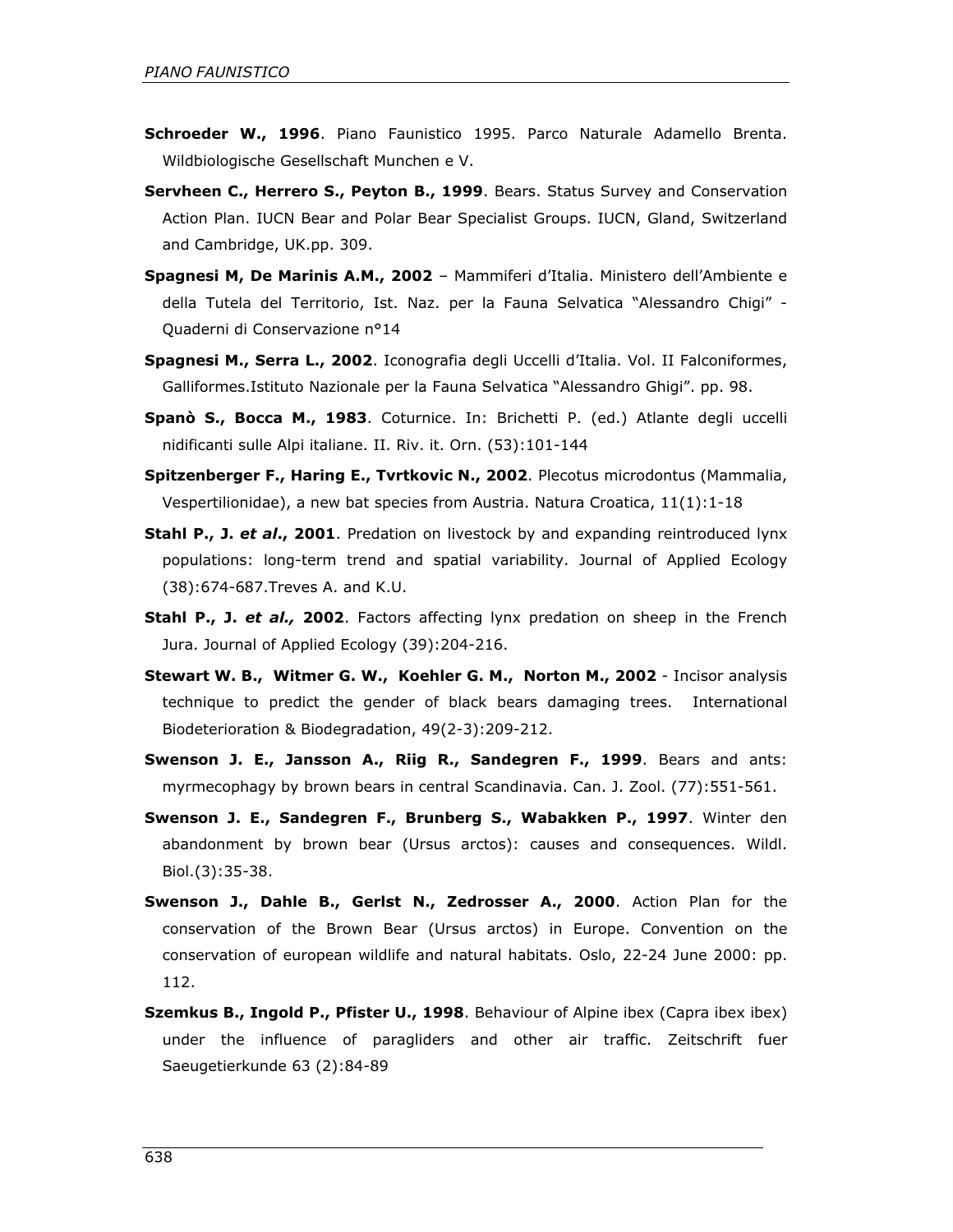- **Taylor A., Knight R. L. 2003**. Wildlife responses to recreation and associated visitor perceptions. Ecological Applications, Vol.13, No.4. pp.951-63.
- **Thienemann A.,.1950**. Verbreitung der SuesswassertierweltEuropas. Die Binnengewasser 18. Schweizerbart'sche Verlagsbuchhandlung, Stuttgart.
- **Tosi G., Toso S., 1992**. Indicazioni generali per la gestione degli Ungulati. Doc. tecn. Ist. Naz. Biol. Selvaggina (11):pp. 144.
- **Toso S., 1993**. Aquila reale Aquila chrysaetos. pp 83 in: Meschini, E. & S. Frugis. Atlante degli uccelli nidificanti in Italia. Supplemento alle Ricerche di Biologia della Selvaggina. Volume XX.
- **Toso S., Carlini E., Chiarenzi B., 2004**. Progetto per la gestione degli Ungulati (Cervo, Capriolo, Camoscio, Muflone) nella Provincia Autonoma di Trento- Relazione Finale . Provincia Autonoma di Trento e Istituto Oikos. Pag. 1-187.
- **Tyler N. J. C., 1991**. Short-term behavioural responses of svalbard reindeer Rangifer tarandus platyrhynchus to direct provocation by a snowmobile. Biological Conservation (56):179-94.
- **Usher M.B. , 1986**. Wildlife Conservation Evaluation. Chapman & Hall. London.
- **Viola F., Sitzia T., 2005**. Valutazione della Compatibilità Ambientale di un piano integrato di viabilità forestale. Dipartimento Territorio e Sistemi Agro Forestali Università degli Studi di Padova e Parco Naturale Adamello Brenta. Relazione interna.
- **Violani C., Zava B., 1996**. First record of *Eptesicus nilssonii* (Keyserling e Blasius, 1839) for Venetia (NE Italy). Atti Soc. it. Nat. Museo civ. Stor. Nat. Milano 137(1- 2):67-68.
- **Watson J., 1992**. Golden Eagle Aquila chrysaetos breeding success and afforestation in Argyll. Bird Study (39):203-206.
- **Weaver T., Dale D., 1978**. Trampling Effects of Hikers, Motorcycles and Horses in Meadows and Forests. Journal of Applied Ecology 15(2):451-457
- **White D., Kendall K.C., Picton H.D., 1999**. Potential energetic effects of mountain climbers on foraging grizzly bears. Wildlife Society Bulletin 27(1).
- **Whittaker D., Knight R.L., 1998**. Understanding wildlife responses. Wildl. Soc. Bull. 26(2):312-317
- **Wickstrom M. L., Robbins C. T., Hanley T. A., Spalinger D. E., Parish S. M., 1984**. Food intake and foraging energetics of elk and mule deer. J. Wildl. Manag. 48(4):1285-1301